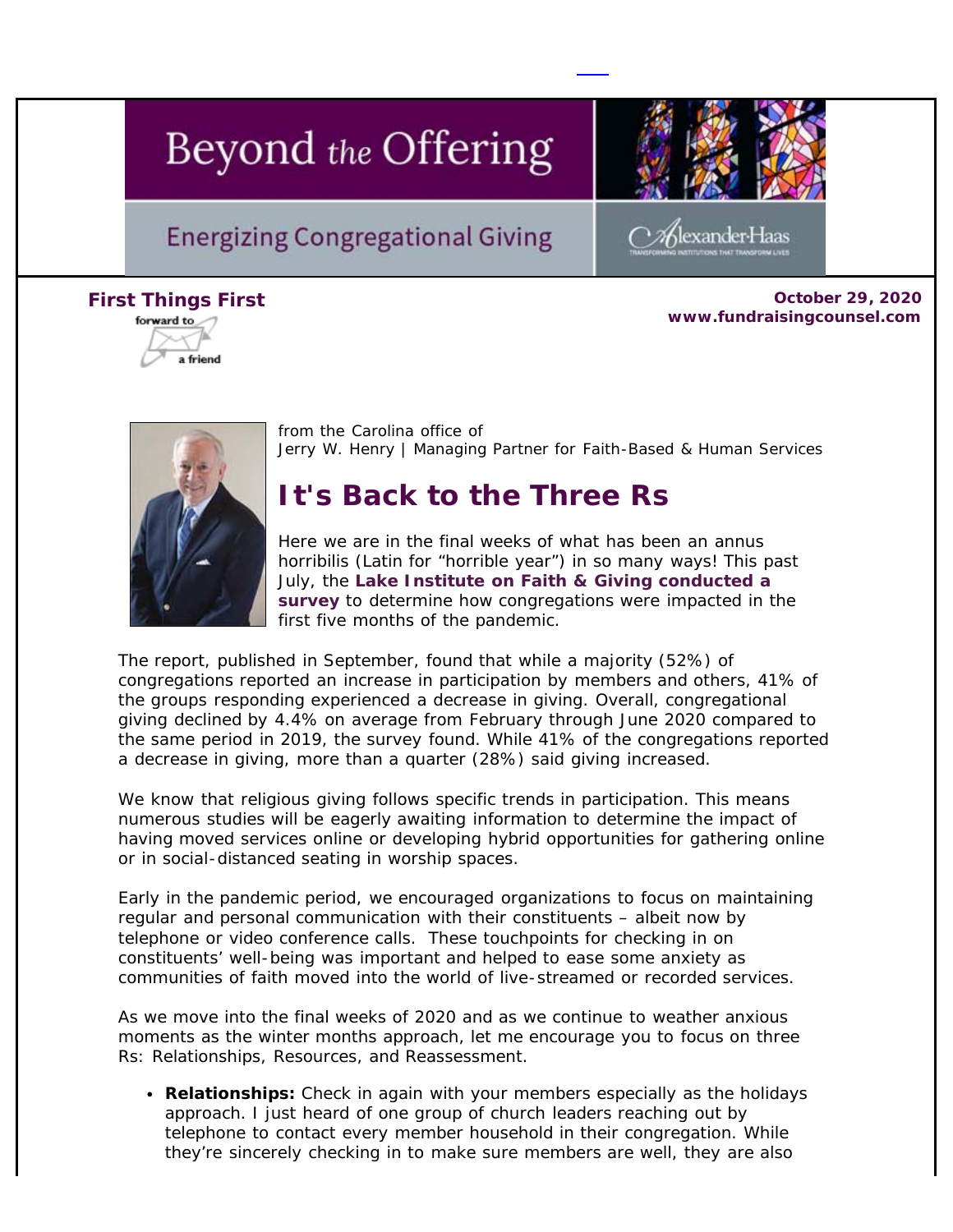listening for comments of concern: when will the church reopen its doors? When will the music programs and choirs begin again? While you and your volunteers likely made similar calls in April and May, now is a good time to check in again. This is good stewardship of your donors. I'm heartened by many stories I've heard of members commenting, "Oh, I'm doing fine. How are you folks at the church doing? And what can I do to support you more right now?"

- **Resources:** Conduct an evaluation of not just how much your members are giving, but *how* they are giving. Are they giving through direct mail? Have you noticed a shift to online or electronic giving? Are people only using credit cards or do you detect an openness to direct bank withdrawals? Having gone online for services, many churches have experienced their greatest loss in "plate offerings" – and for some churches, that is significant. What are you doing to make the act of giving meaningful as well as easy?
- **Reassessment:** Having evaluated your resources, and while doing the best you can in forecasting a 2021 budget, begin making your plans for the first quarter of 2021. Is it time for a true stewardship/giving assessment of your faith community in light of all the changes you've experienced? The Lake Institute survey found that none of the congregations surveyed expected to increase their budgets during the next year. A majority (52%) plan to maintain their current budgets, while 48% anticipate budget reductions. An objective analysis will help you determine what is best for your congregation.

With a focus on these three Rs as we navigate these ever-turbulent waters in the remaining weeks of 2020, perhaps we can position 2021 to be an *annus mirabilis* (an amazing year)!

# **Tithing & Giving Updates**

#### **Tech-Savvy Faith-Based Groups Thrive in Pandemic**

New research by *Givelify*, an online giving portal used by tens of thousands of places of worship, found that more than 55% of faith leaders reported, have reported that contributions have either stayed the same or increased since the onset of the health crisis. Of those, 26% reported moderate increases and another 5% said they had experienced a significant increase in donations during the health crisis.

The best fundraising returns occurred among faith-based groups with robust online giving and communication options including Twitter, Instagram, and YouTube, which allows for live streaming of services and other communications for congregants and members still meeting virtually. During the pandemic, the advantage of digitally savvy organizations has swelled; they received more than five times the amount raised by organizations without online tools.

The groups that pivoted quickly to new digital strategies, smoothly transition their fundraising to online platforms and seemed to thrive during the crisis. Ultimately, Givelify's research indicates the older and/or smaller institutions with less online capabilities may certainly struggle to keep up. *Inside Philanthropy*, Oct.

#### **Lilly Endowment Awards \$93M to Congregations**

The **Lilly Endowment** awarded 92 grants totaling nearly \$93 million through the *Thriving Congregations Initiative* to help congregations across the United States strengthen their ministries. The grants will support, over the next three to five years, the work of individual congregations as well as colleges and universities, theological schools, denominational agencies, and other faith-based organizations working with thousands of congregations across the country.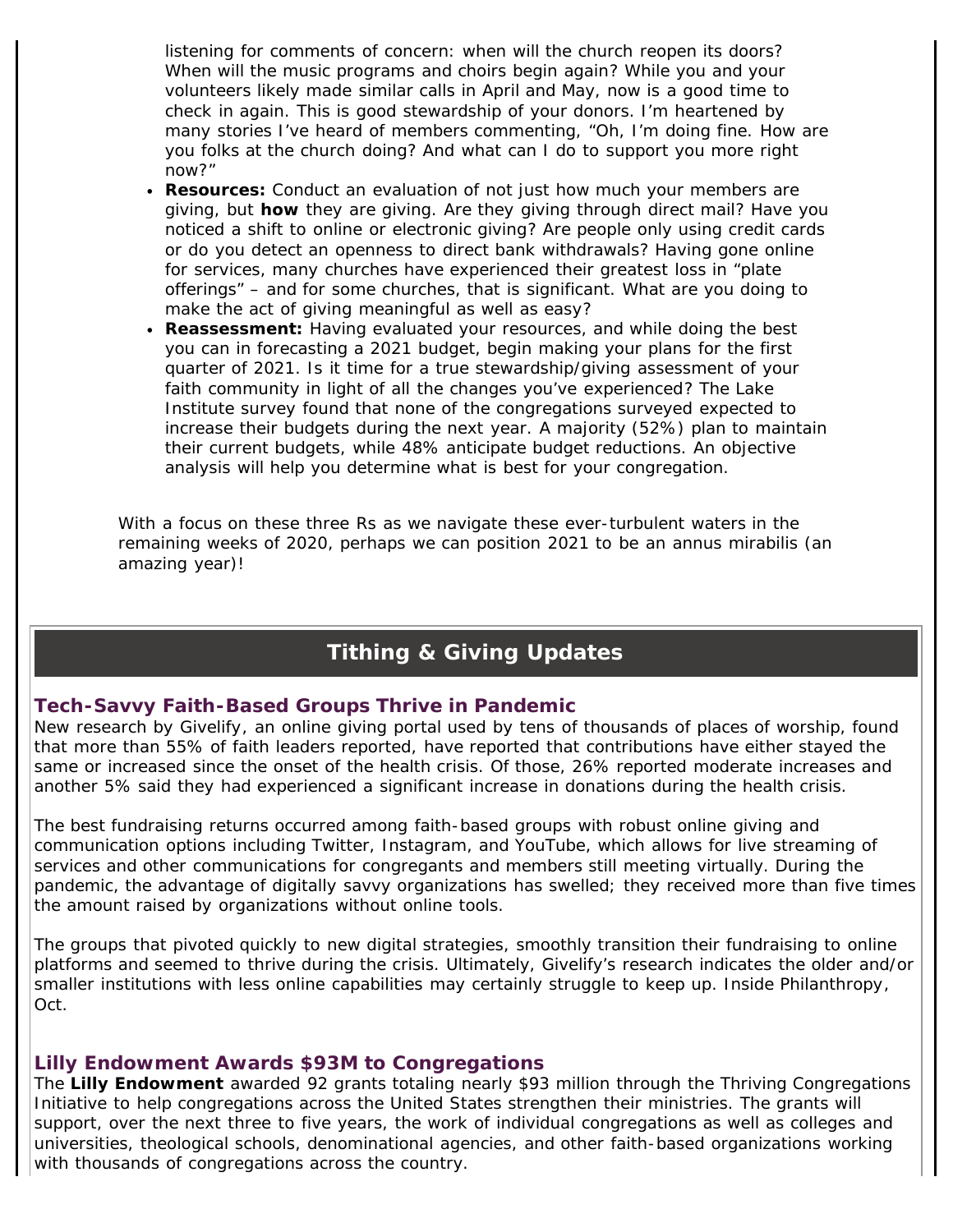Recipients include, among others: **Convencion Bautista Hispana de Texas** (San Antonio, TX), the **Dakota Annual Conference of the United Methodist Church** (Mitchell, SD), and the **Mere Christianity Forum** (Travelers Rest, SC). The entire list can be found **[here](https://cl.exct.net/?qs=c2014a719fa13cdfa3bf7bb96d390b8ac4550c3dd0eccac6c8fc2fb7279bbe142400ef020ef32745718a4084148d4d31)**. *PND, 10-2*



# **We Think You Should Know**

#### **Giving Was Up 7.5% in the First Half of 2020**

According to a new survey, charitable giving in the first half of 2020 increased by almost 7.5% over the first half of 2019. That marks a big shift from the first quarter of this year, when giving was 6% less in the same period in 2019. The second quarter also marked a five-year high in the number of donors and contributions.

- Donors who gave less than \$250 were a major driver of growth, increasing 19.2% over the first six months of last year.
- The number of midlevel donors, who made gifts of \$250 to \$999, and major donors, who made gifts of \$1,000 or more, increased year-over-year by 8.1% and 6.4%, respectively.
- The overall number of donors increased by 7.2% over 2019, with new donors increasing by 12.6%.
- Donor retention increased 1.8% overall. Despite a sharp decline in the number of new 2019 donors retained in 2020, the number of repeat donors retained or recaptured from previous years increased sharply in the second quarter.

The results are from the *Fundraising Effectiveness Project*, which is managed by the **Association of Fundraising Professionals** in collaboration with **GivingTuesday** and analyzes donation data from the *Growth in Giving Database*. *COP, 10-6*

## **In-Depth Look at Those Gifts**

By mid-May, nearly a third of U.S. households had made a charitable donation in response to the COVID-19 pandemic. A report from the **Women's Philanthropy Institute at the Indiana University Lilly Family School of Philanthropy** found that:

- 32% of respondents said they had given directly in support of a charitable organization, individual, or business.
- 48.3% said they had provided indirect support for example, by ordering takeout to support a